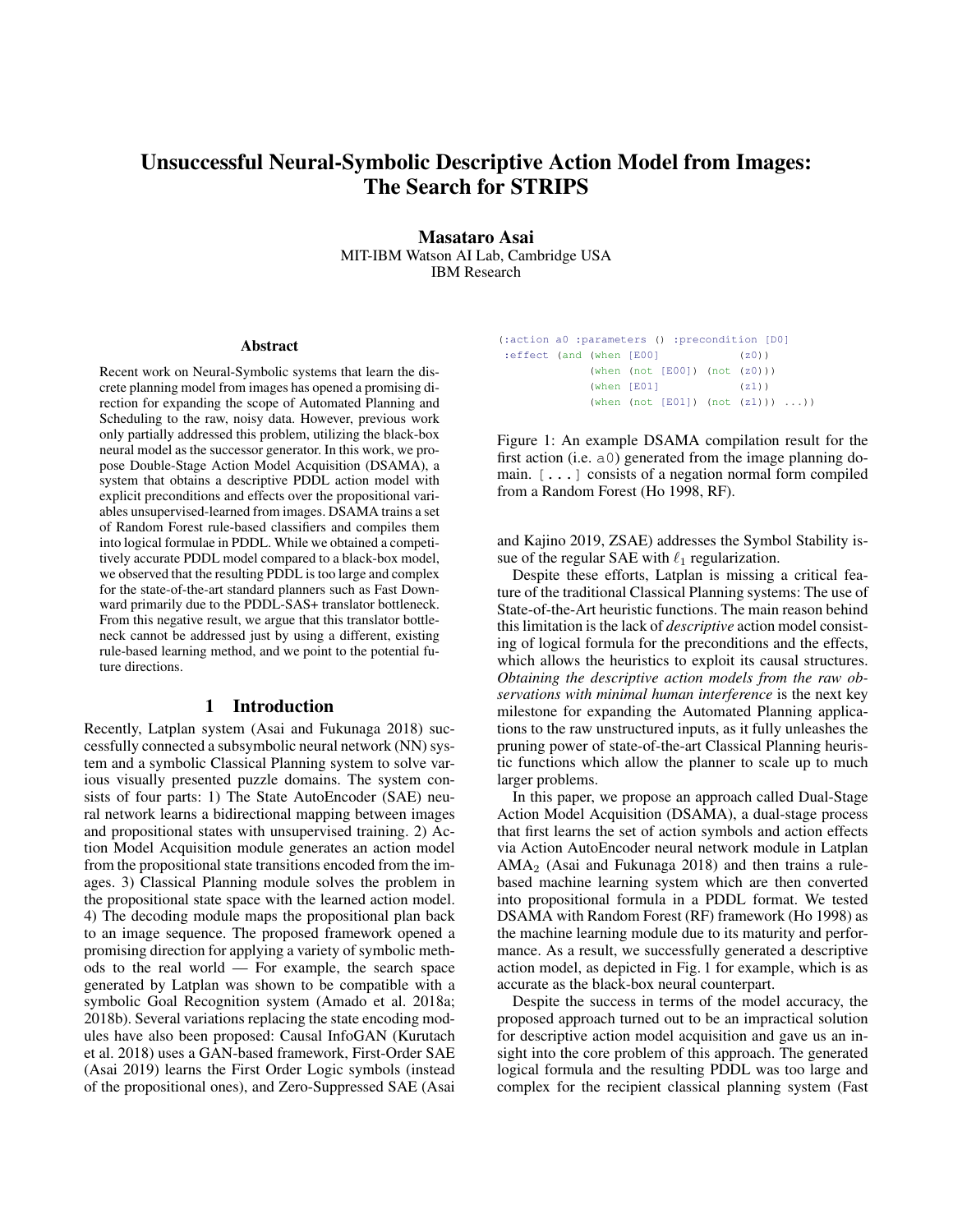Downward) to solve the given instance in a reasonable runtime and memory, and if we trade the accuracy with the model simplicity, the goal becomes unreachable. We provide an analysis on the reason and discuss possible future directions. The code reproducing the experiments will be published at github.com/guicho271828/latplan/.

## 2 Preliminaries

We denote a tensor (multi-dimensional array) in bold and denote its elements with a subscript, e.g. when  $\mathbf{x} \in \mathbb{R}^{N \times M}$ , the second row is  $x_2 \in \mathbb{R}^M$ . We use dotted subscripts to denote a subarray, e.g.  $x_{2..5} = (x_2, x_3, x_4)$ . For a vector or a set X, |X| denotes the number of elements.  $1^D$  and  $0^D$  denote the constant matrix of shape  $D$  with all elements being 1/0, respectively.  $a$ ;  $b$  denotes a concatenation of tensors  $a$ and b in the first axis where the rest of the dimensions are same between  $\alpha$  and  $\beta$ . For a dataset, we generally denote its  $i$ -th data point with a superscript  $i$  which we may sometimes omit for clarity.

Let  $\mathcal{F}(V)$  be a propositional formula consisting of logical operations  $\{\wedge, \vee, \neg\}$ , constants  $\{\top, \bot\}$ , and a set of propositional variables  $\hat{V}$ . We define a grounded (propositional) Classical Planning problem as a 4-tuple  $\langle P, A, I, G \rangle$ where  $P$  is a set of propositions,  $A$  is a set of actions,  $I \subset P$  is the initial state, and  $G \subset P$  is a goal condition. Each action  $a \in A$  is a 3-tuple  $\langle PRE(a), EFF^+(a), EFF^-(a)\rangle$ where PRE(a)  $\in \mathcal{F}(P)$  is a precondition and EFF<sup>+</sup>(a),  $EFF^{-}(a)$  are the sets of effects called add-effects and deleteeffects, respectively. Each effect is denoted as  $c \triangleright e$  where  $c \in \mathcal{F}(P)$  is an *effect condition* and  $e \in P$ . A state  $s \subseteq P$  is a set of true propositions, an action a is *applicable* when  $s \models \text{PRE}(a)$  (*s satisfies*  $\text{PRE}(a)$ ), and applying an action  $a$  to  $s$  yields a new successor state  $a(s)$  which is  $a(s) = s \cup \{e \mid (c \triangleright e) \in \text{EFF}^+(a), c \models s \}$  $\{e \mid (c \triangleright e) \in \text{EFF}^-(a), c \models s\}.$ 

Latplan is a framework for *domain-independent imagebased classical planning* (Asai and Fukunaga 2018). It learns the state representation and the transition rules entirely from image-based observations of the environment with deep neural networks and solves the problem using a classical planner.

Latplan is trained on a *transition input* Tr: a set of pairs of raw data randomly sampled from the environment. The *i*-th pair in the dataset  $tr^{i} = (x^{i,0}, x^{i,1}) \in$  Tr is a randomly sampled transition from a environment observation  $x^{i,0}$  to another observation  $x^{i,1}$  as the result of some unknown action. Once trained, Latplan can process the *planning input*  $(x^I, x^G)$ , a pair of raw data images corresponding to an initial and goal state of the environment. The output of Latplan is a data sequence representing the plan execution  $(x^I, \ldots, x^G)$  that reaches  $x^G$  from  $x^I$ . While the original paper used an image-based implementation, conceptually any form of temporal data that can be auto-encoded to a learned representation is viable for this methodology.

Latplan works in 3 steps. In Step 1, a *State AutoEncoder* (SAE) (Fig. 2, left) neural network learns a bidirectional mapping between raw data  $x$  (e.g., images) and propositional states  $\boldsymbol{z} \in \{0,1\}^F$ , i.e., the *F*-dimensional bit vectors. The network consists of two functions ENC and DEC, where ENC encodes an image x to  $z = \text{Enc}(x)$ , and DEC decodes z back to an image  $\tilde{x} = \text{DEC}(z)$ . The training is performed by minimizing the reconstruction loss  $||\tilde{x} - x||$ under some norm (e.g., Mean Square Error for images).

In order to guarantee that  $z$  is a binary vector, the network must use a differentiable discrete activation function such as Heavyside Step Function with straight-through estimator (Koul, Fern, and Greydanus 2019; Bengio, Léonard, and Courville 2013) or Gumbel Softmax (GS) (Jang, Gu, and Poole 2017), which we use for its superior accuracy (Jang, Gu, and Poole 2017, Table 3). GS is an annealing-based continuous relaxation of arg max (returns a 1-hot vector), defined as  $GS(x) = \text{SOFTMAX}((x - \log(-\log u)))/\tau)$ , and its special case limited to 2 categories (Maddison, Mnih, and Teh 2017) is BINCONCRETE $(x)$  = SIGMOID $((x +$  $\log u - \log(1 - u)/\tau$ , where u is a vector sampled from UNIFORM $(0, 1)$  and  $\tau$  is an annealing parameter. As  $\tau \to 0$ ,  $GS(x) \to \arg \max(x)$  and BINCONCRETE $(x) \to$  $H$ EAVYSIDE $(x)$ .

After learning the mapping ENC from  $\{\ldots x^{i,0}, x^{i,1} \ldots\},\$  $SAE$  obtains the propositional transitions  $Tr =$  $\{(z^{i,0}, z^{i,1})\}$  with ENC. In Step 2, an Action Model Acquisition (AMA) method learns an action model from  $\overline{\text{Tr}}$ . In Step 3, a planning problem instance  $(z<sup>I</sup>, z<sup>G</sup>)$  is generated from the planning input  $(x^I, x^G)$  and the classical planner finds the path connecting them. In the final step, Latplan obtains a step-by-step, human-comprehensible visualization of the plan execution by DEC'oding the intermediate states of the plan into images. For evaluation, we use domain-specific validators for the visualized results because the representation learned by unsupervised learning is not directly verifiable.

Action Model Acquisition (AMA) The original Latplan paper proposed two approaches for AMA.  $AMA<sub>1</sub>$  is an oracular model that directly generates a PDDL without learning, and  $AMA<sub>2</sub>$  is a neural model that approximates  $AMA<sub>1</sub>$  by learning from examples.

 $AMA<sub>1</sub>$  is an oracular, idealistic AMA that does not incorporate machine learning, and instead generates the entire propositional state transitions from the entire image transitions in the search space. Each propositional transition is turned into a single, grounded action schema. For example, in a state space represented by 2 latent space propositions  $\boldsymbol{z} = (z_1, z_2)$ , a transition from  $z^{i,0} = (0, 1)$  to  $z^{i,1}$  = (1,0) is translated into an action with PRE(a) =  $\neg z_1 \wedge z_2$ , EFF<sup>+</sup>(a) = { $\top \triangleright z_1$ }, EFF<sup>-</sup>(a) = { $\top \triangleright z_2$ }. It is impractical because it requires the entire image transitions, and also because the size of the PDDL is proportional to the number of transitions in the state space.

AMA<sup>2</sup> consists of two neural networks: Action AutoEncoder (AAE, Fig. 2 middle) and Action Discriminator (AD). AAE is an autoencoder that learns to cluster the state transitions into a (preset) finite number of action labels.

AAE's encoder takes a propositional state pair  $(z^{i,0}, z^{i,1})$ as the input. The last layer of the encoder is activated by a discrete activation function (such as Gumbel Softmax) to become a one-hot vector of A categories,  $a^i \in \{0,1\}^A$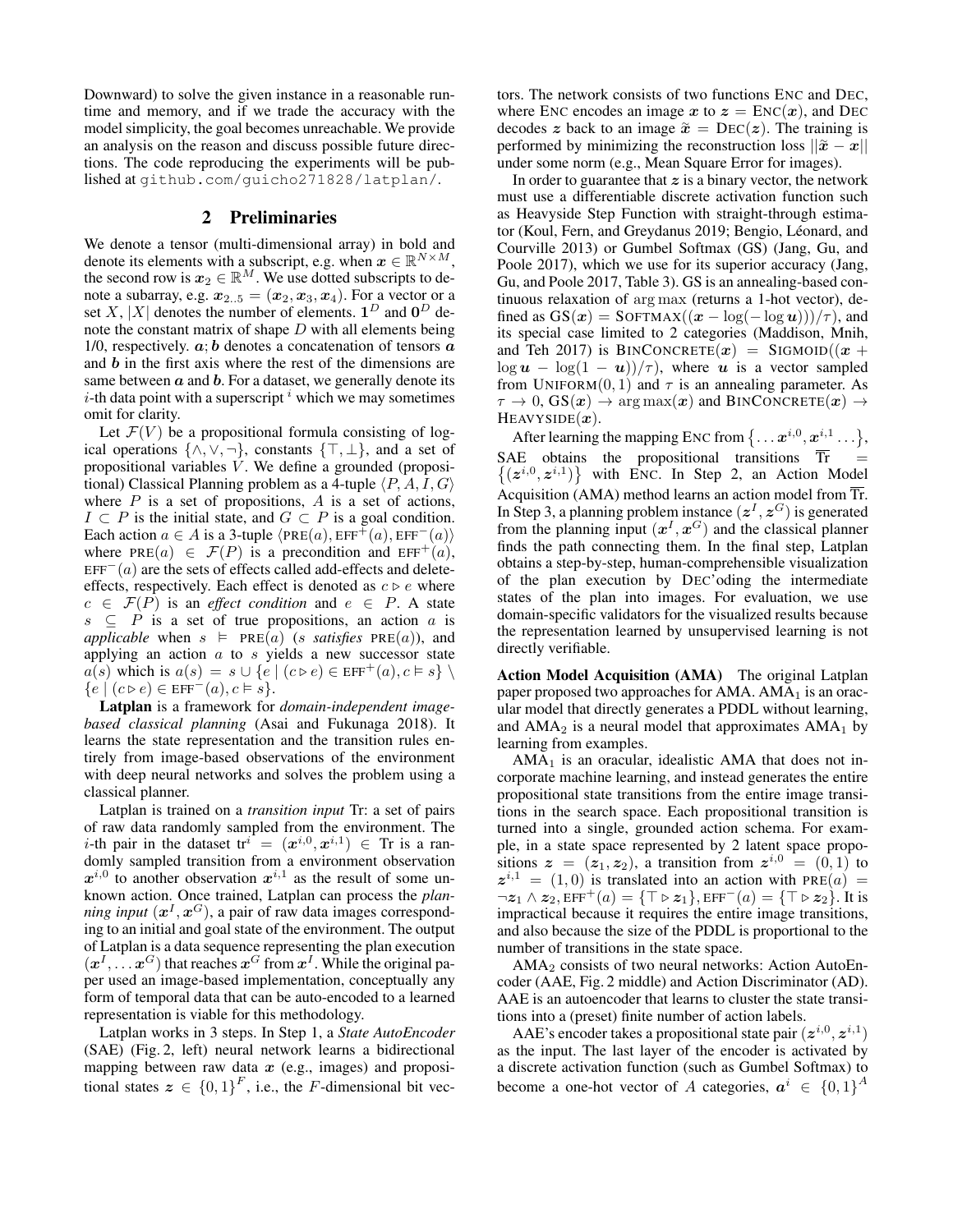

Figure 2: The illustration of State AutoEncoder, Action AutoEncoder, and Double Stage AMA for effect prediction.

 $(\sum_{1 \leq j \leq A} a_j^i = 1)$ , where A is a hyperparameter for the maximum number of action labels and  $a^i$  represents an action label. For clarity, we use the one-hot vector  $a^i$  and the index  $a^i$  =  $\arg \max a^i$  interchangeably. AAE's decoder takes the current state  $z^{i,0}$  and  $\overline{a}^i$  as the input and output  $\tilde{z}^{i,1}$ , which is a reconstruction of  $z^{i,1}$ . The encoder  $\text{ACTION}(\boldsymbol{z}^{i,0}, \boldsymbol{z}^{i,1}) = \boldsymbol{a}^i$  acts as a function that tells "what action has happened" and the decoder can be seen as a progression function APPLY $(a^i, z^{i,0}) = \tilde{z}^{i,1}$ . The action assigned by the network does not necessarily correspond to any meaningful human-understandable action due to its unsupervised nature.

AD is a binary classifier that models the preconditions of the actions. AD learns the condition from the observed propositional state transitions  $\overline{Tr}$  and a "fake" state transitions. Let  $P = Tr$  and U be the fake transitions. U could be generated by applying a random action  $1 \le a \le A$  to the states in Tr.

This learning task is a Positive-Unlabeled learning task (Elkan and Noto 2008, PU-learning). While all examples in  $P$  are guaranteed to be the positive (valid) examples obtained from the observations, the examples in U are *unlabeled*, i.e., we cannot guarantee that the examples in  $U$ are always negative (invalid). Unlike the standard binary classification task, which takes the purely positive and the purely negative dataset, PU-learning takes such a positive and an unlabeled dataset and returns a positive-negative classifier. Under the assumption that the positive examples are i.i.d.-sampled from the entire distribution of positive examples, one can obtain a positive-negative classifier  $D(s)$  for the input s by correcting the confidence value of a labeled-unlabeled classifier  $D_{PU}(s)$  by an equation  $D(s) = D_{PU}(s)/c(V_P)$ , where  $V_P$  is a positive validation set and  $c(V_P) = \mathbb{E}_{s \in V_P} [D_{PU}(s)]$  is a constant computed after the training of  $D_{PU}(s)$  (Elkan and Noto 2008). In AD, s is  $(z^{i,0}; z^{i,1})$ , i.e., the concatenation of the propositional current state and the successor state, unlike the standard STRIPS setting where the precondition only sees the current state.

Combining AAE and AD yields a successor function that can be used for graph search algorithms: It first enumerates the potential successor states from the current state  $z$ by iterating  $z^a = apply(z, a)$  over  $1 \le a \le A$ , then prunes the generated successor states using AD, i.e., whether  $D(z; z^a) > 0.5$ . The major drawback of this approach is that both AAE and AD are black-box neural networks, and thus are incompatible with the standard PDDL-based planners and heuristics, and requires a custom heuristic graph search solver.

# 3 Double-Stage Learning

To overcome the lack of PDDL compatibility of the blackbox NNs in  $AMA<sub>2</sub>$ , we propose Double-Stage Action Model Acquisition method (DSAMA) which consists of 3 steps: (1) It trains the same AAE networks to identify actions and perform the clustering, (2) transfers the knowledge to a set of Random Forest binary classifiers (Fig. 2, right), then finally (3) converts the classifiers into logical preconditions / effects in PDDL. Let  $M$  be a process that returns a Random Forest binary classifier and let  $ToPDDL(b)$  be a function that converts a classifier b into a logical formula  $\bar{b}$ . The overall DSAMA process is shown in Algorithm 1.

| <b>Algorithm 1</b> Double-Stage Action Model Acquisition for Tr |  |
|-----------------------------------------------------------------|--|
| with a Random Forest classifier $M$ .                           |  |

| Perform AAE training on Tr and obtain ACTION function.                                                                                                                                                      |
|-------------------------------------------------------------------------------------------------------------------------------------------------------------------------------------------------------------|
| for all $1 \leq a \leq A$ do                                                                                                                                                                                |
| $Z_a^0 \leftarrow \{ \boldsymbol{z}^{i,0}   (\boldsymbol{z}^{i,0}, \boldsymbol{z}^{i,1}) \in \overline{\text{Tr}}, \text{ACTION}(\boldsymbol{z}^{i,0}, \boldsymbol{z}^{i,1}) = a \}$                        |
| $Z_a^1 \leftarrow \{ \boldsymbol{z}^{i,1}   (\boldsymbol{z}^{i,0}, \boldsymbol{z}^{i,1}) \in \overline{\text{Tr}}, \text{ACTION}(\boldsymbol{z}^{i,0}, \boldsymbol{z}^{i,1}) = a \}$                        |
| $Z_a \leftarrow \{ \mathbf{z}^{i,0}; \mathbf{z}^{i,1}   (\mathbf{z}^{i,0}, \mathbf{z}^{i,1}) \in \overline{\text{Tr}}, \text{ACTION}(\mathbf{z}^{i,0}, \mathbf{z}^{i,1}) = a \}$                            |
| $U_a \leftarrow \{ \boldsymbol{z}^{i,0}; \boldsymbol{z}^{i,1}   (\boldsymbol{z}^{i,0}, \boldsymbol{z}^{i,1}) \in \overline{\text{Tr}}, \text{ACTION}(\boldsymbol{z}^{i,0}, \boldsymbol{z}^{i,1}) \neq a \}$ |
| for all $1 \leq f \leq F$ do                                                                                                                                                                                |
| $Z_{af}^1 \leftarrow \left\{ \boldsymbol{z}_f   \boldsymbol{z} \in Z_a^1 \right\}$                                                                                                                          |
| $E_{af} \leftarrow M(Z_a^0, Z_{af}^1)$                                                                                                                                                                      |
| $\overline{E}_{af} \leftarrow \text{TOPDDL}(E_{af})$ (Effect conditions for $z_f$ )                                                                                                                         |
| $D_a \leftarrow M((Z_a; U_a), (1^{ Z_a }; 0^{ U_a }))$ $((X; Y) = \text{concat of } X \text{ and } Y)$                                                                                                      |
| $D_a \leftarrow \text{TOPDDL}(D_a)$ (precondition)                                                                                                                                                          |
| <b>collect</b> action $\left\langle \overline{D}_a, \bigcup_f \{ \overline{E}_{af} \triangleright z_f \}, \bigcup_f \left\{ \neg \overline{E}_{af} \triangleright \neg z_f \right\} \right\rangle$ .        |

In order to learn the action preconditions, DSAMA performs a PU-learning following Action Discriminator (Sec. 2). Similar to AD, it takes both the current and successor states as the input – in the later experiments, we show that the accuracy drops when we limit the input to the current state. Unlike AD in AMA<sub>2</sub>, DSAMA trains a specific classifier for each action. For the action effects, DSAMA learns the effect condition c of the conditional effect  $c \triangleright e$ (Sec. 2). DSAMA iterates over every action  $a$  and every bit f and trains a binary classifier  $E_{af}$  that translates to c.

Random Forest (RF) While the binary classifier in DSAMA could be any binary classifier that could be converted to a logical formula, we chose Random Forest (Ho 1998), a machine learning method based on decision trees. It constructs an ensemble of decision trees  $t = (t_1 \dots t_T)$  and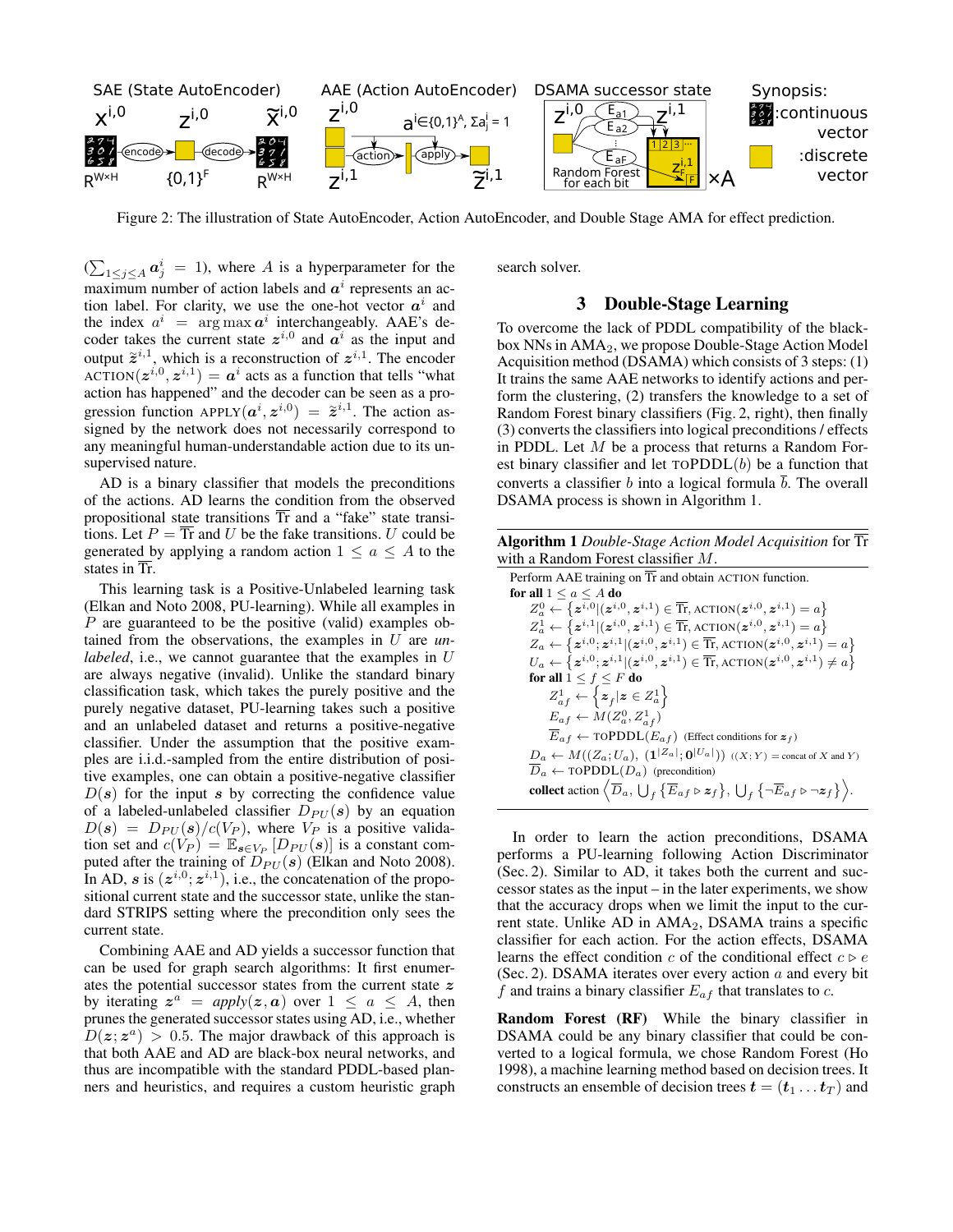averages the predictions returned by each tree  $t_i$ . We do not describe the details of its training, which is beyond the scope of this paper. It is one of the most widely used rule-based learning algorithms whose implementations are available in various machine learning packages (we used (Imai 2017)). To address the potential data imbalance, we used a Balanced Random Forest algorithm (Chen, Liaw, and Breiman 2004).

A decision tree for classification consists of decision nodes and leaf nodes. A decision node is a 4-tuple  $(i, \theta, \text{left}, \text{right})$ , where each element is the feature index, a threshold, and the left / right child nodes. A leaf node contains a class probability vector  $p \in [0, 1]^C$ , where C is a number of classes to be classified, which is 2 in our binary case. To classify a feature vector  $x \in \mathbb{R}^F$ , where F is the number of features, it tests  $x_i \leq \theta$  at each decision node and recurses into the left/right children depending on success. When a single tree is used for classification, it takes the arg max over the probability vector at the leaf node and returns the result as the prediction. For an ensemble of trees, prediction is performed either by taking the arg max of the average of  $p$  returned by the trees, or by taking the majority vote of each prediction.

Since STRIPS/PDDL cannot directly represent the numeric averaging operation, we simulate the voting version in the PDDL framework by compiling the ensemble into a *majority gate* boolean circuit. First, the decision nodes and the leaf nodes can be recursively converted into a Negation Normal Form in the  $ToPDDL$ (tree t) method (Algorithm 2, Fig. 3). Next, we express the majority voting mechanism in a *majority circuit* (Lee and Jen 1992, Fig. 4), a boolean circuit of  $T$  fan-ins and a single fan-out which returns 1 when more than  $|T/2|$  inputs are 1. One practical approach for implementing such a function is based on *bitonic sorting network* (Knuth 1997; Batcher 1968). Our bitonic sorting (Algorithm 2) for  $t_i$  takes  $\vee$  and  $\wedge$  of the elements being swapped instead of taking the max and min, assuming  $0 = \perp, 1 = \top$ .

Since our preconditions  $D_a$  takes the current and the successor states as the input, we need to take care of the decision nodes that points to the successor state. When the binary latent space has  $F$  dimensions, the input vector to the random forest has  $2F$  dimensions where the first and the second half of 2F dimensions is for the current and the successor state. In TOPDDL, when the index  $i$  of the decision node satisfies  $F < i$ , we insert  $E_{a(i-F)}$  instead of  $z_i$  because our DSAMA formulation guarantees that  $z_i$  is true in the successor bit when the effect condition  $\overline{E}_{a(i-F)}$  is satisfied.

## 4 Evaluation

We evaluated our approach in the dataset used by Asai and Fukunaga, which consists of 5 image-based domains. MNIST 8-puzzle is an image-based version of the 8 puzzle, where tiles contain hand-written digits (0-9) from the MNIST database (LeCun et al. 1998). Valid moves in this domain swap the "0" tile with a neighboring tile, i.e., the "0" serves as the "blank" tile in the classic 8-puzzle. The Scrambled Photograph 8-puzzle (Mandrill, Spider) cuts and scrambles real photographs, similar to the puzzles sold in stores). These differ from the MNIST 8-puzzle in that "tiles" are *not* cleanly separated by black regions (we Algorithm 2 TOPDDL method for Random Forest (Ho 1998) based on bitonic sorting network (Batcher 1968)

```
function TOPDDL(forest t = (t_1 \dots t_T))
SORT(T, t) \triangleright Bitonic sorting
return t_{\lfloor T/2\rfloor}function \text{TOPDDL}(tree t)
if t is a decision node (i, \theta, \text{left}, \text{right}) then
     if 0 < \theta < 1 then
           return (x_i \land \text{ToPDDL}(left)) \lor (\neg x_i \land \text{ToPDDL}(right))if θ < 0 return TOPDDL(right), else return TOPDDL(left)
else if t is a leaf node (p_0, p_1) then
     if p_0 < p_1 return \top, else return \botfunction SORT(bool u, vector x)
if |x| \leq 1 then return x
else \triangleright Note: (a, b) is a concatenation of vector a and b (Sec. 2).
      d \leftarrow ||\boldsymbol{x}|/2|, \quad \boldsymbol{a} \leftarrow \boldsymbol{x}_{0...d}, \quad \boldsymbol{b} \leftarrow \boldsymbol{x}_{d...|\boldsymbol{x}|}return MERGE(u, (\text{SORT}(\top, a); \text{SORT}(\bot, b))))function MERGE(bool u, vector x)
if |x| \leq 1 then return x
else
      COMPAREANDSWAP(u, x)d \leftarrow ||\mathbf{x}|/2|, \quad \mathbf{a} \leftarrow \mathbf{x}_{0...d}, \quad \mathbf{b} \leftarrow \mathbf{x}_{d...|\mathbf{x}|}return (MERGE(u, a); MERGE(u, b))function COMPAREANDSWAP(bool u, vector x)
d \leftarrow ||\boldsymbol{x}|/2||for all i \in \{0..d\} do
     if u then \triangleright Compare in increasing order?
           x_i \leftarrow x_i \vee x_{i+d} . \triangleright originally \max(x_i, x_{i+d})\boldsymbol{x}_{i+d} \leftarrow \boldsymbol{x}_{i} \land \boldsymbol{x}_{i+d} \quad \Rightarrow \min(\boldsymbol{x}_{i}, \boldsymbol{x}_{i+d})else
            \boldsymbol{x}_i \leftarrow \boldsymbol{x}_i \land \boldsymbol{x}_{i+d} \quad \qquad \qquad \triangleright \min(\boldsymbol{x}_i, \boldsymbol{x}_{i+d})\boldsymbol{x}_{i+d} \leftarrow \boldsymbol{x}_i \vee \boldsymbol{x}_{i+d} \qquad \qquad \triangleright \max(\boldsymbol{x}_i, \boldsymbol{x}_{i+d})
```
re-emphasize that Latplan has no built-in notion of square or movable region). LightsOut is a video game where a 4x4 grid of lights is in some on/off configuration, and pressing a light toggles its state as well as the states of its neighbors. The goal is all lights Off. Twisted LightsOut distorts the original LightsOut game image by a swirl effect, showing that Latplan is not limited to handling rectangular "objects"/regions. In all domains, we used 9000 transitions for training and 1000 transitions for testing. Note that 8-puzzle contains 362880 states and 967680 transitions, and LightsOut contains 65536 states and 1048576 transitions.

We used the SAE with  $F = 100$ , i.e., it produces 100 latent propositions. Following the work of (Asai and Kajino

(θ,i)=(0.7, 3) (θ,i)=(0.7, 1) (θ,i)=(0.3, 2) [0.3, 0.7] → ⊤ [0.8, 0.2] → ⊥ [0.1, 0.9] → ⊤ [0.6, 0.4] → ⊥ right left (or (and (z3) (or (and (z1) (and)) ;(and)=⊤ (and (not (z1)) (or) ))) ;(or) =⊥ (and (not (z3)) (or (and (z2) (or)) (and (not (z2)) (and)))))

Figure 3: Compilation of a decision tree into a logical formula in PDDL (as a precondition or an effect condition).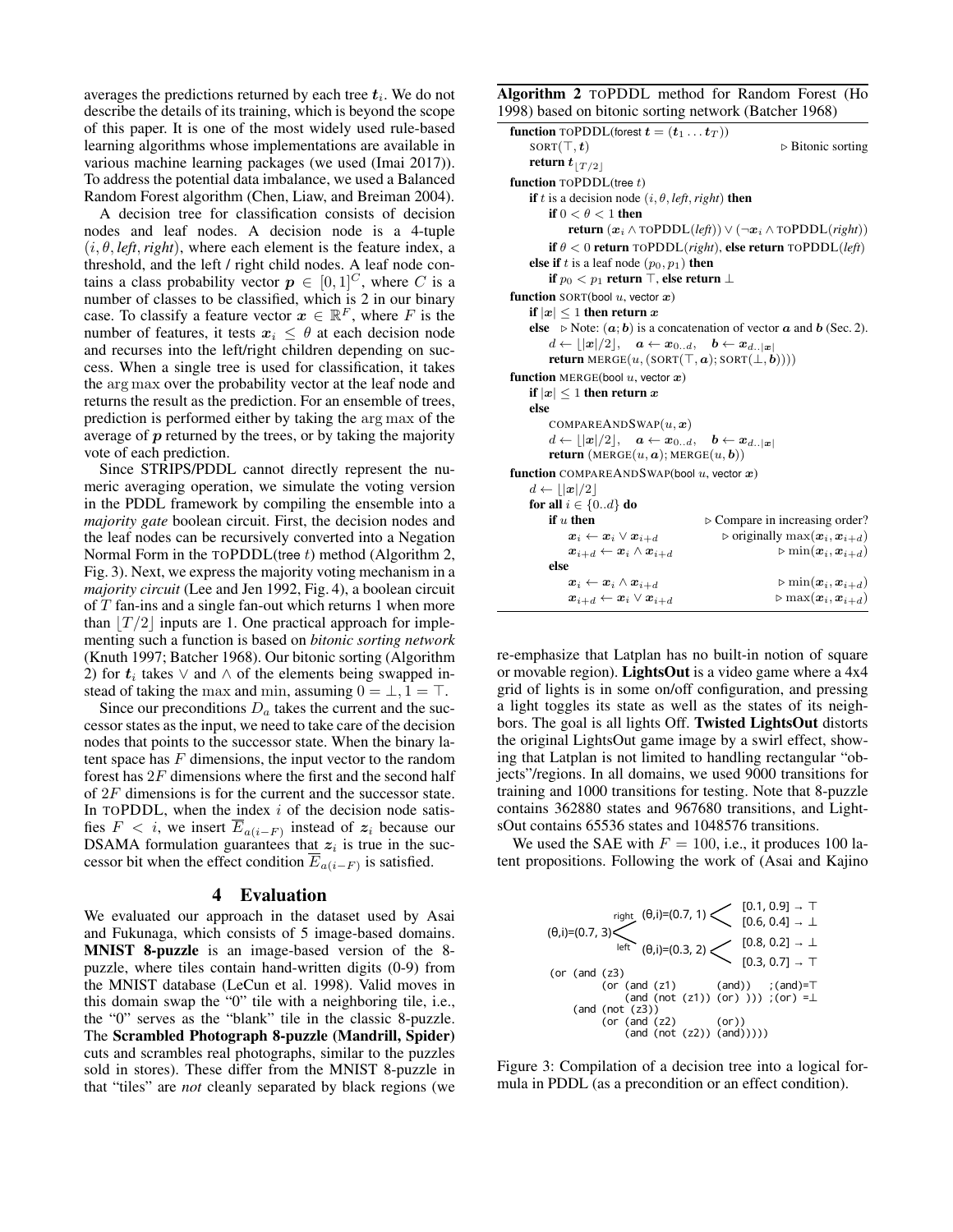

Figure 4: Majority-gate implementation for 4 inputs  $p_0 \dots p_3$ , using 7 comparators  $d_0 \dots d_6$  generated as part of bitonic sorting network.

2019), we used the standard version of SAE and a regularized version of SAE (ZSAE) with a regularization constant  $\alpha = 0.5$ . For the AAE, we tuned the upper-bound A of the number of actions in AAE by iteratively increasing A from  $A = 8$  to  $A = 128$  by  $\Delta A = 8$  until the mean absolute error of AAE ( $|z^{i,1} - \tilde{z}^{i,1}|$ ) goes below 0.01, i.e., below 1 bit on average. This is because a large A reduces the number of transitions that fall into a single action label and makes the random forest training harder due to the lack of examples.

#### 4.1 Accuracy

We compared the accuracy of DSAMA and  $AMA<sub>2</sub>$ . DSAMA has two primary controlling hyperparameters for  $RF$  — the maximum depth  $D$  of the tree and the number of trees T. Other hyperparameters of Random Forest follows the standard parameters for classification tasks.

We first compared the successor generation accuracy between AAE (black-box NN model) and DSAMA. The dataset  $\overline{Tr}$  is divided into the training set and the test set by 9:1. AAE uses the same hyperparameters used in Latplan (Asai and Fukunaga 2018). DSAMA uses a RF with  $T = 80$  and  $D = 100$ , the largest number we used in this paper. Table 1 shows the average reconstruction accuracy for the successor states over  $F$  bits, over all transitions in the test dataset. The results indicate that RF is competitive against the black box NN.

Next, we compared the F-measure based on the true positive rate (=*recall*) and the true negative rate (=*specificity*) of the black-box precondition model (Action Discriminator) and the DSAMA precondition model using Random Forest. Similar results are obtained in Table 2: Rule-based method (Random-Forest) is competitive against the black box method when a sufficiently large capacity is provided to the model  $(T = 80, D = 100)$ . To address the concern on using the successor states as part of the precondition, we also tested the variants which learns only from the current state. We observed a significant drop in the accuracy both in the black-box NN (AD) and the DSAMA  $D_a$ .

In order to see the effect of the random forest hyperparameters on the learned results, we performed an exhaustive experiment on  $(T, D) \in \{1, 2, 5, 10, 20, 40, 80\} \times$  $\{4, 7, 12, 25, 50, 100\}$  and compared the precondition accuracy, the effect accuracy and the size of the PDDL files. Note that  $T = 1$  is a degenerative case for a single deci-

|          | <b>SAE</b>    |            | AMA <sub>2</sub> AAE    DSAMA $E_{af}$ |       |                        |  |  |  |
|----------|---------------|------------|----------------------------------------|-------|------------------------|--|--|--|
| Domain   | $\alpha$      | <b>MSE</b> | A                                      |       | Successor bit accuracy |  |  |  |
| LOut.    | 0.0           | 2.25E-12   | 37                                     | 99.1% | 98.5%                  |  |  |  |
| LOut.    | 0.5           | 8.18E-11   | 43                                     | 99.4% | 99.2%                  |  |  |  |
| Twisted  | 0.0           | 1.03E-02   | 48                                     | 99.3% | 98.8%                  |  |  |  |
| Twisted  | $0.5^{\circ}$ | 1.08E-02   | 39                                     | 98.8% | 98.4%                  |  |  |  |
| Mandrill | 0.0           | 7.14E-03   | 14                                     | 99.9% | 98.9%                  |  |  |  |
| Mandrill | $0.5^{\circ}$ | 7.09E-03   | 9                                      | 99.4% | 98.9%                  |  |  |  |
| Mnist    | 0.0           | 3.34E-04   | 67                                     | 98.8% | 94.0%                  |  |  |  |
| Mnist    | $0.5^{\circ}$ | 3.44E-03   | 3                                      | 99.8% | 99.5%                  |  |  |  |
| Spider   | 0.0           | 9.51E-03   | 9                                      | 99.2% | 98.5%                  |  |  |  |
| Spider   | 0.5           | 8.88E-03   | 8                                      | 99.5% | 98.4%                  |  |  |  |

Table 1: Accuracy comparison between AAE and DSAMA on the successor state prediction task, where the discrete transitions are generated by the SAE or ZSAE ( $\alpha = 0.5$ ) for 5 domains. The accuracy is measured by the number of bits correctly predicted by the model in the test dataset. DSAMA uses a Random Forest with the number of trees  $T = 80$ and the maximum depth of the tree  $D = 100$ . We observed that the Random Forest is competitive for this task against a black box NN and sometimes even outperformed it. As a reference, we also showed: (1)  $\dot{A}$ , the number of action labels generated by the AAE, and (2) the image reconstruction error of the SAE, where the values are MSE for the pixel values in  $[0, 1] \subset \mathbb{R}$ .

sion tree without ensembles. Due to the space constraint, we only show the results for Mandrill 8-Puzzle with ZSAE  $(\alpha = 0.5)$ , but the overall characteristics were the same across domains and the choice of SAE / ZSAE.

We observed that the effect of larger  $T$  and  $D$  saturates quickly, while small numbers negatively affect the performance. Larger  $T$  and  $D$  also implies larger file sizes. (Note: When generating the PDDL file, we apply De-Morgan's law to simplify obvious invariants when one is encountered, e.g.,  $v \wedge \top = v$ ,  $v \vee \bot = v$ ,  $v \wedge \neg v = \bot$  and  $v \vee \neg v = \top$ .)

## 4.2 Evaluation in the Latent Space

To measure the effectiveness of our approach for planning, we ran Fast Downward on the domain PDDL files generated by DSAMA system. We gave 1 hour time limit and a maximum of 256 GB memory to the planner.

We tested several configurations, including Blind, max (Haslum and Geffner 2000) and FF (Hoffmann and Nebel 2001) heuristics (with  $A^*$  and GBFS), on the PDDL domain files generated by different  $T$  and  $D$ . As stated in the introduction, despite our RF models achieving high accuracy in terms of prediction, we did not manage to find a plan at all. The failure modes are threefold: The planner failed to find the goal after exhaustively searching the state space, the initial heuristic value being infinity in the reachability analysis (in  $h^{\text{FF}}$  and  $h^{\text{max}}$ ), or the problem transformation to SAS+ (Bäckström and Nebel 1995) does not finish within the resource limit. From the results in the previous tables, the reason of the failure is obvious: There is a trade off between the accuracy and the PDDL file size. When the PDDL model is inaccurate, the search graph becomes disconnected and the search fails. If we increase the accuracy of the PDDL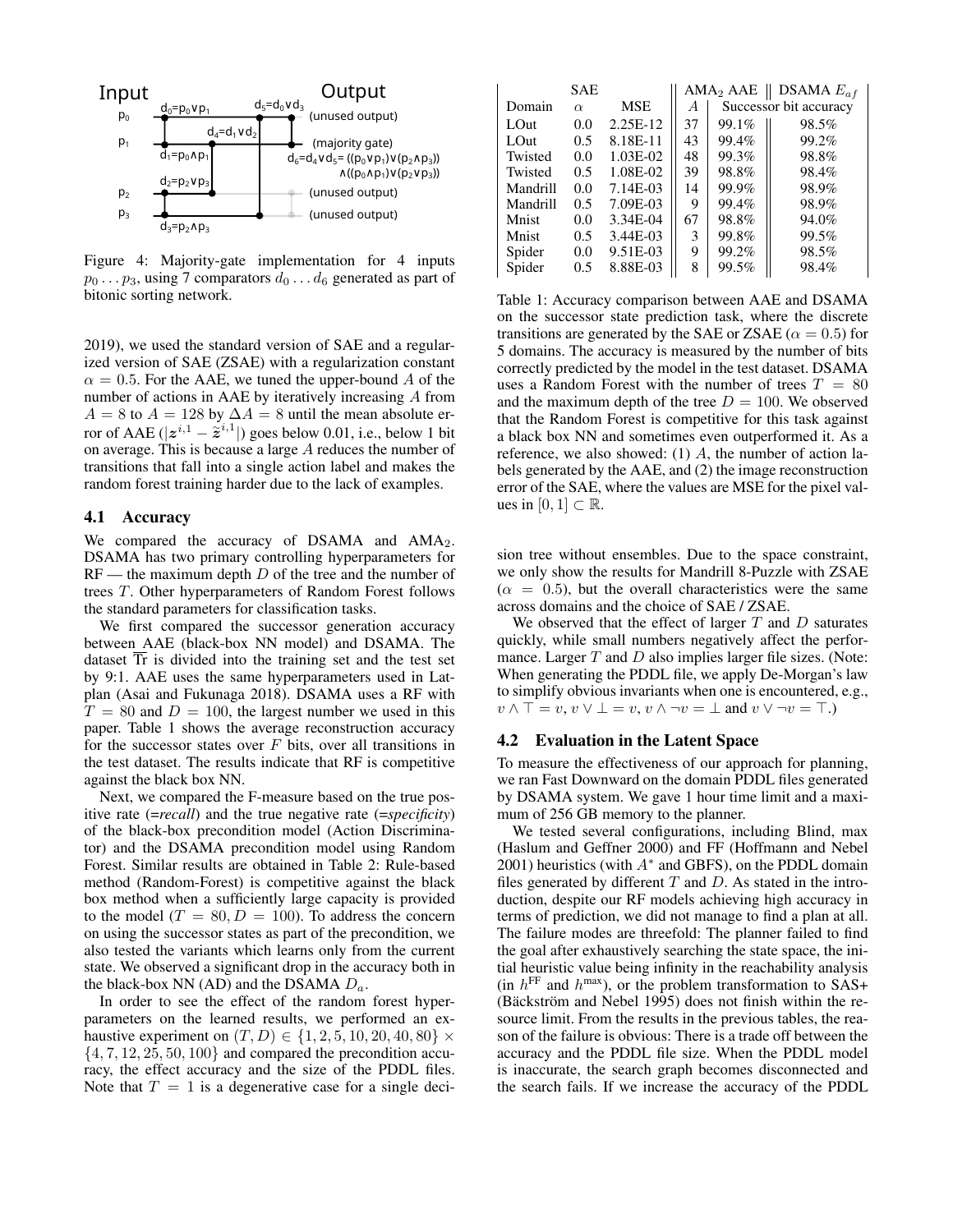|          |                             |          | AMA <sub>2</sub> AD                            | DSAMA $D_a$ |         |  |  |
|----------|-----------------------------|----------|------------------------------------------------|-------------|---------|--|--|
|          | Input dataset $\rightarrow$ | Tr       | $\{\boldsymbol{z}^{i,0};\boldsymbol{a}^{i})\}$ | $Z_a$       | $Z_a^0$ |  |  |
| LOut.    | $\alpha = 0.0$              | $89.7\%$ | 74.2%                                          | 81.5%       | 75.0%   |  |  |
| LOut.    | 0.5                         | 89.1%    | 68.7%                                          | 85.5%       | 71.7%   |  |  |
| Twisted  | 0.0                         | 84.3%    | 75.5%                                          | 80.3%       | 71.5%   |  |  |
| Twisted  | 0.5                         | $84.5\%$ | 72.6%                                          | 78.8%       | 69.6%   |  |  |
| Mandrill | $0.0^{\circ}$               | 81.6%    | 76.2%                                          | $82.4\%$    | 76.5%   |  |  |
| Mandrill | 0.5                         | 66.0%    | 29.1%                                          | $77.2\%$    | 59.6%   |  |  |
| Mnist    | $0.0^{\circ}$               | $87.5\%$ | 81.6%                                          | 84.4%       | 78.2%   |  |  |
| Mnist    | 0.5                         | 63.8%    | 57.0%                                          | 61.6%       | 57.5%   |  |  |
| Spider   | 0.0                         | $82.5\%$ | 64.3%                                          | 80.7%       | 69.2%   |  |  |
| Spider   | 0.5                         | 60.1%    | 15.9%                                          | 77.9%       | 68.3%   |  |  |

Table 2: F-measure of true positive rate (*recall*) and true negative rate (*specificity*), comparing AD and DSAMA on the action applicability task. The discrete transitions are generated by the SAE or ZSAE ( $\alpha = 0.5$ ) for 5 domains. Given the prediction X and the ground truth  $G$ , recall  $=$  $P(X = 1 | G = 1)$ , specificity =  $P(X = 0 | G = 0)$ , and  $F = \frac{2 \text{ recall-specificity}}{\text{recall-specificity}}$ . The numbers are for a test dataset where each transition is assigned a boolean ground-truth value by a validator that works on the reconstructed image pairs. DSAMA uses a Random Forest with the number of trees  $T = 80$  and the maximum depth of the tree  $D = 100$ . We show the results with the current state as the input, and those with the concatenation of the current and the successor states as the input. The accuracy drops when the input dataset is limited to the current state only.

model, the file size increases and Fast Downward fails even to start the search. Moreover, we observed that the translation fails even with a PDDL domain file with the moderate file size (e.g. 11MB). In contrast, PDDL file sizes of IPC Cybersec domain are typically 35MB and Fast Downward finds no problem translating the file.

Our experiments showed that Random-Forest based DSAMA approach does not work even if it achieves the competitive accuracy as the black-box model. Based on this observation, one question arises: *Can the translator bottleneck be addressed just by using a different rule-based learning method, such as MAX-SAT based approaches (Yang, Wu, and Jiang 2007) or planning based approaches (Aineto, Jiménez, and Onaindia 2018)?* We argue that this would not be the case because (1) our Random Forest based DSAMA approach can be considered as the upper bound of existing Action Model Acquisition method in terms of *accuracy* and (2) should the same accuracy be achieved by other approaches, *the resulting PDDL must have the same complexity*. We explain the reasoning below.

First, we note that the translation failure is due to the heavy use of disjunctions in our PDDL files originating from Random Forest. In Fast Downward, disjunctions are eliminated (Helmert 2009) by making the separate actions for each branch of the disjunction. This causes an exponential blowup when a huge number of disjunctions are presented to the translator.

Next, in order to avoid this blowup, the rules must be disjunction-free, but the effect is negated by the exponential number of rules. For example, one trivial approach to learn disjunction-free rules in DSAMA is to use Decision Lists (Cohen 1995), the degenerate case of decision trees where the children (*left*, *right*) of every decision node can contain at most one decision node. This is ineffective because a decision tree can be decomposed into an exponential number of decision lists that express the same classification function. Eliminating the disjunctions during the translation and finding a set of disjunction-free rules both end up in an exponentially large list of disjunction-free actions. Note that existing approaches (Yang, Wu, and Jiang 2007; Aineto, Jiménez, and Onaindia 2018) learn the disjunctionfree action models.

Finally, given that our Random Forest based DSAMA achieved almost-perfect accuracy in the successor generation task (effect condition), we could argue that the rules generated by our approach are quite close to the ground truth rules and, therefore, *the ground truth rules are at least as complex as the rules found by DSAMA*. If the existing or future approaches achieved the same accuracy on the same task, their resulting disjunction-free set of conditions would be as large and complex as our exponentially large SAS+ compilation.

# 5 Related Work

Traditionally, symbolic action learners tend to require a certain type of human domain knowledge and have been situating itself merely as an additional assistance tool for humans, rather than a system that builds knowledge from the scratch, e.g., from unstructured images. Many systems require a structured input representation (i.e., First Order Logic) that are partially hand-crafted and exploits the symmetry and the structures provided by the structured representation, although the requirements of the systems may vary (Yang, Wu, and Jiang 2007; Cresswell, McCluskey, and West 2013; Aineto, Jiménez, and Onaindia 2018).

There are several lines of work that extracts a PDDL action model from a natural language corpus. Framer (Lindsay et al. 2017) uses a CoreNLP language model while EAS-DRL (Feng, Zhuo, and Kambhampati 2018) uses Deep Reinforcement Learning (Mnih et al. 2015). The difference from our approach is that they are reusing the symbols found in the corpus while we generate the discrete propositional symbols from the visual perception which completely lacks such a predefined set of discrete symbols.

While there are recent efforts in handling the complex state space without having the action description (Frances et al. 2017), action models could be used for other purposes, including Goal Recognition (Ramírez and Geffner 2009), macro-action generation (Botea and Braghin 2015; Chrpa, Vallati, and McCluskey 2015), or plan optimization (Chrpa and Siddiqui 2015).

There are three lines of work that learn the binary representation of the raw environment. Latplan SAE (Asai and Fukunaga 2018) uses the Gumbel-Softmax VAE (Maddison, Mnih, and Teh 2017; Jang, Gu, and Poole 2017) which was modified from the original to maximize the KL divergence term for the Bernoulli distribution (Asai and Kajino 2019). Causal InfoGAN (Kurutach et al. 2018) uses GAN(Goodfellow et al. 2014)-based approach combined with Gumbel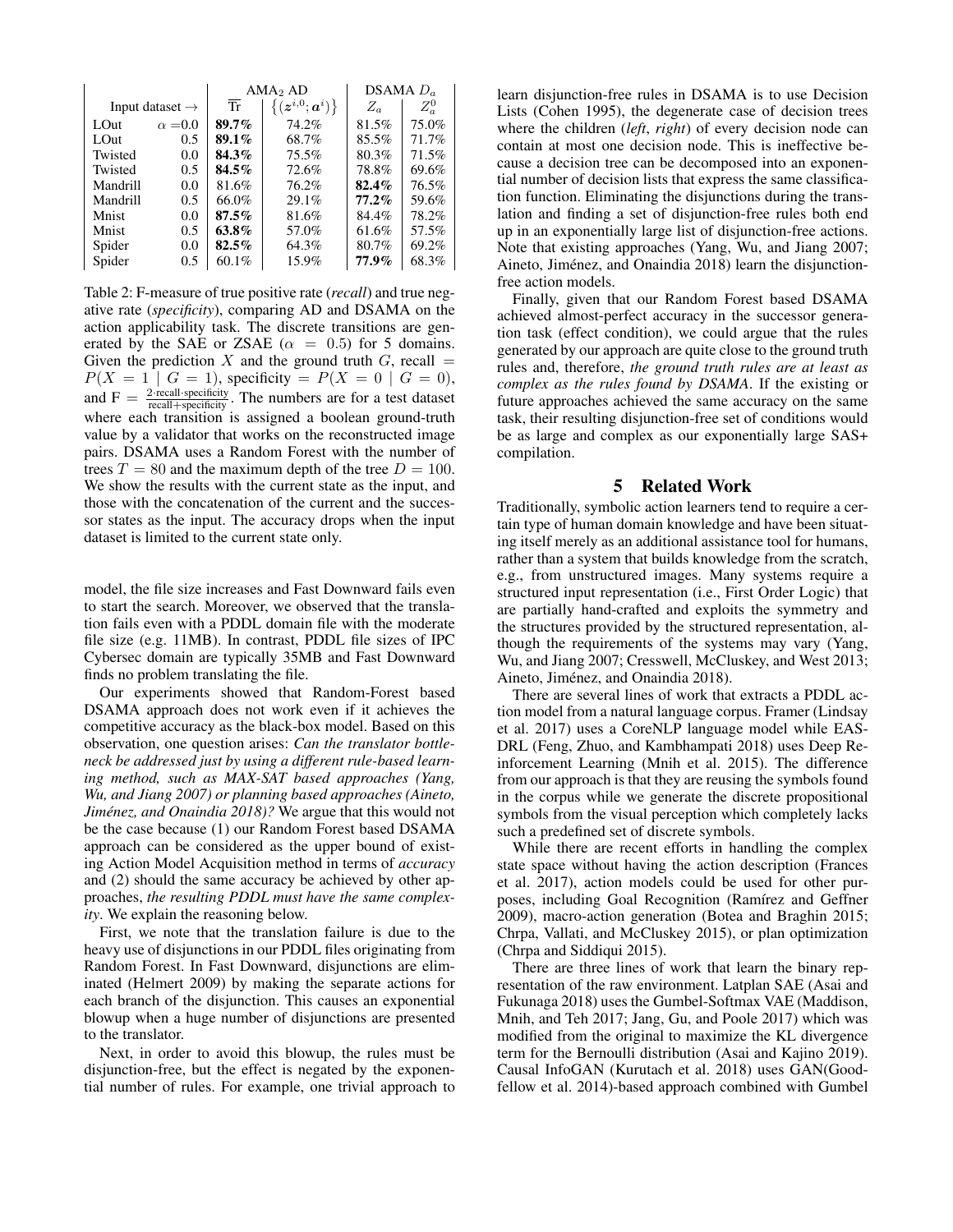|    | Action applicability (precondition) F-measure |       |          |       |           | Successor state reconstruction (effect) accuracy |       |       |                 |       | PDDL domain file size |       |                |                  |      |      |      |      |
|----|-----------------------------------------------|-------|----------|-------|-----------|--------------------------------------------------|-------|-------|-----------------|-------|-----------------------|-------|----------------|------------------|------|------|------|------|
|    | 100<br>50                                     |       |          |       | 100<br>50 |                                                  |       |       | 100<br>50<br>25 |       |                       |       |                |                  |      |      |      |      |
|    | 36.5%                                         | 56.1% | $65.5\%$ | 49.2% | 49.8%     | 49.5%                                            | 87.7% | 90.6% | 91.7%           | 91.8% | 91.8%                 | 91.8% | 964K           | .5M              | 2.0M | 3.0M | 2.9M | 2.9M |
|    | 40.5%                                         | 59.1% | 67.0%    | 63.8% | 63.8%     | 64.0%                                            | 91.5% | 93.0% | 91.8%           | 91.9% | 91.9%                 | 91.9% | 2.2M           | 3.2M             | 4.1M | 6.0M | 6.0M | 6.0M |
|    | 37.3%                                         | 56.8% | $70.1\%$ | 69.0% | 69.5%     | 68.8%                                            | 94.4% | 95.8% | 96.3%           | 96.3% | 96.3%                 | 96.3% | $^{\prime}.8M$ | 11M              | 13M  | 18M  | 18M  | 18M  |
| 10 | 35.7%                                         | 56.2% | 71.1%    | 72.7% | 72.9%     | 72.5%                                            | 95.5% | 97.3% | 97.5%           | 97.5% | 97.5%                 | 97.5% | 24M            | 29M              | 34M  | 43M  | 44M  | 43M  |
| 20 | 35.9%                                         | 56.8% | 72.4%    | 75.0% | 74.8%     | 74.6%                                            | 96.4% | 98.0% | 98.2%           | 98.2% | 98.2%                 | 98.2% | 71M            | 81M              | 91M  | 109M | 109M | 109M |
| 40 | 32.8%                                         | 55.6% | 73.1%    | 76.6% | 76.2%     | 76.4%                                            | 96.7% | 98.2% | 98.8%           | 98.8% | 98.8%                 | 98.8% | 204M           | 224 <sub>N</sub> | 244M | 281M | 281M | 281M |
| 80 | 33.4%                                         | 55.6% | 731%     | 771%  | $771\%$   | 77.2%                                            | 96.9% | 98.5% | 98.9%           | 98.8% | 98.9%                 | 98.9% | 557M           | 597 <sub>N</sub> | 636M | '10M | 710M | 709M |

Table 3: Accuracy for the precondition and the effects by DSAMA using various Random Forest hyperparameters, as well as the PDDL domain file sizes (in bytes) resulted from their compilation.  $T$  is the number of trees in each Random Forest ensemble, and  $D$  is the maximum depth of the tree. The table is showing the results for the test dataset of Mandrill 8-Puzzle, where the discrete state vectors are generated by ZSAE ( $\alpha = 0.5$ ).

Softmax prior and Mutual Information prior. Latplan ZSAE (Asai and Kajino 2019) additionally penalizes the "true" category in the binary categorical distribution to suppress the chance of random flips in the latent vector caused by the input noise. Quantized Bottleneck Network (Koul, Fern, and Greydanus 2019) uses quantized activations (i.e., step functions) in the latent space with Straight-Through gradient estimator (Bengio, Léonard, and Courville 2013), which enables the backpropagation through the step function. There are more complex alternatives such as VQVAE (van den Oord, Vinyals, and others 2017), DVAE++(Vahdat et al. 2018), DVAE# (Vahdat, Andriyash, and Macready 2018).

# 6 Conclusion

In this paper, we negatively answered a question of *whether simply replacing a neural, black-box Action Model Acquisition model with a rule-based machine learning model would generate a useful descriptive action model from the raw, unstructured input.* Our approach hybrids a neural unsupervised learning approach to the action label generation and the precondition/effect-condition learning using Stateof-the-Art rule-based machine learning. While the proposed method was able to generate accurate PDDL models, the models are too complex for the standard planner to preprocess in a reasonable runtime and memory.

It is worth noting that the straightforward model based on binary classification is causing such a problem. We speculate that the planning domains written by humans, e.g. IPC domains, tend to have a specific human-originated property that suppresses this type of phenomenon, and that our current method lacks this property because the state encoding and the action labels are generated by the State/Action AutoEncoder neural networks. The lack of such a humanlike regularization made an otherwise trivial task of PDDL-SAS+ translation intractable in a modern planner.

Future directions are twofold. The first one is to find the right regularization / architecture for the neural networks that reflects such a property. This is in line with the approach pursued by (Asai and Kajino 2019) which tries to suppress the number of propositions in the latent space. Machine Learning community is also increasingly focusing on the disentangled representation learning (Higgins et al. 2017) that tries to separate the meaning of each feature in the latent space. Finding the right structural bias for neural networks has a long history, notably the convolutional neural

networks (Fukushima 1980) for images, or LSTMs (Hochreiter and Schmidhuber 1997) and transformers (Vaswani et al. 2017) for sequence modeling.

The second approach is to develop a planner that can directly handle the disjunctions in an efficient manner. Fast downward removes the disjunctions during the PDDL-SAS+ translation, assuming that the number of disjunctions are relatively small. While this may hold for most hand-crafted domains (such as IPC domains), it may not be a viable approach when the symbolic input is generated by neural networks.

# References

Aineto, D.; Jiménez, S.; and Onaindia, E. 2018. Learning STRIPS Action Models with Classical Planning. In *Twenty-Eighth International Conference on Automated Planning and Scheduling*.

Amado, L.; Pereira, R. F.; Aires, J.; Magnaguagno, M.; Granada, R.; and Meneguzzi, F. 2018a. Goal Recognition in Latent Space. In *Proc. of International Joint Conference on Neural Networks (IJCNN)*.

Amado, L.; Pereira, R. F.; Aires, J.; Magnaguagno, M.; Granada, R.; and Meneguzzi, F. 2018b. LSTM-based Goal Recognition in Latent Space. *arXiv preprint arXiv:1808.05249*.

Asai, M., and Fukunaga, A. 2018. Classical Planning in Deep Latent Space: Bridging the Subsymbolic-Symbolic Boundary. In *Proc. of AAAI Conference on Artificial Intelligence*.

Asai, M., and Kajino, H. 2019. Towards Stable Symbol Grounding with Zero-Suppressed State AutoEncoder. In *Proc. of the International Conference on Automated Planning and Scheduling(ICAPS)*.

Asai, M. 2019. Unsupervised Grounding of Plannable First-Order Logic Representation from Images. In *Proc. of the International Conference on Automated Planning and Scheduling(ICAPS)*.

Bäckström, C., and Nebel, B. 1995. Complexity Results for SAS+ Planning. *Computational Intelligence* 11(4):625–655.

Batcher, K. E. 1968. Sorting Networks and Their Applications. In *Proceedings of the April 30–May 2, 1968, spring joint computer conference*, 307–314. ACM.

Bengio, Y.; Léonard, N.; and Courville, A. 2013. Estimating or Propagating Gradients through Stochastic Neurons for Conditional Computation. *arXiv preprint arXiv:1308.3432*.